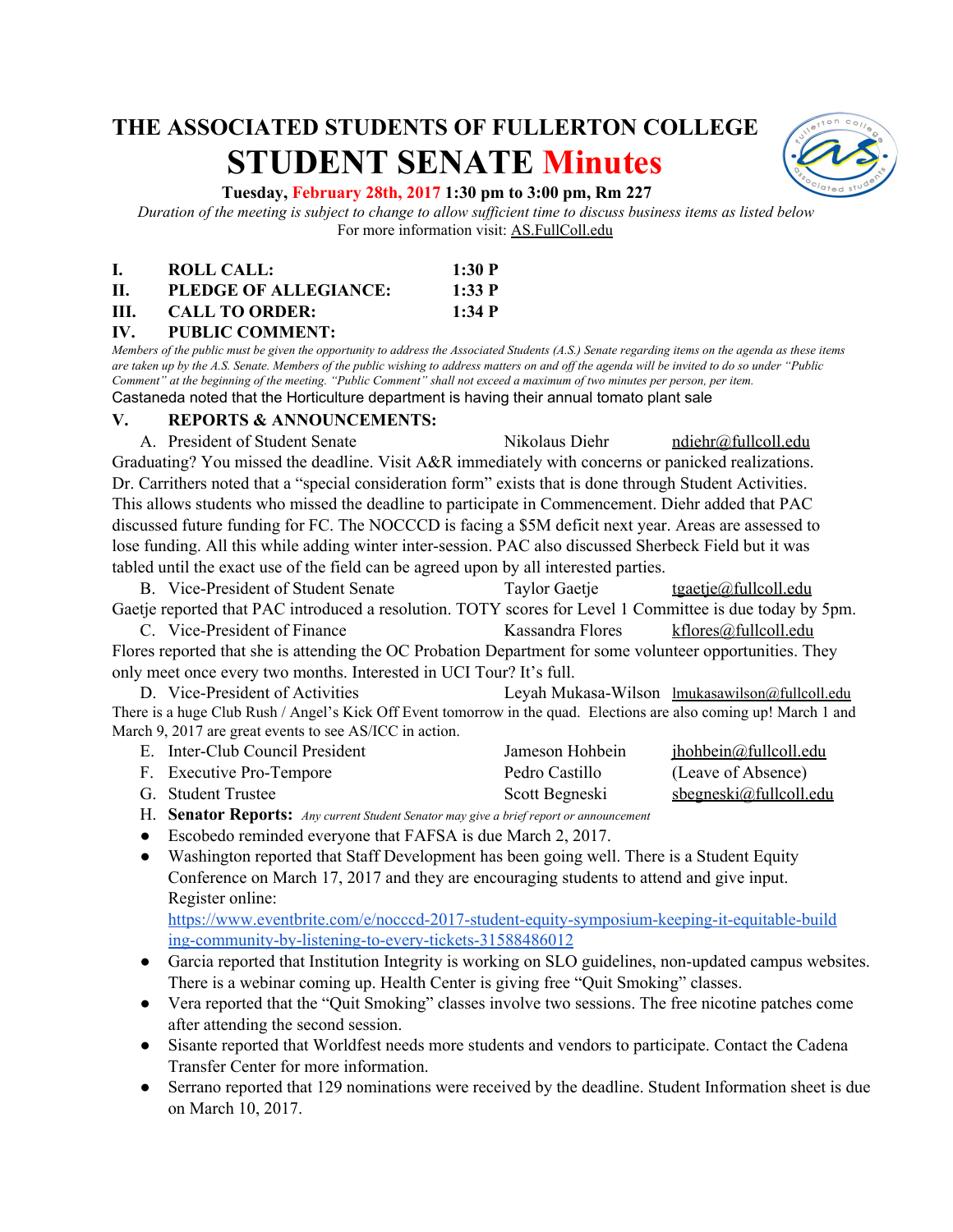#### **VI. PRESENTATIONS**

|                                                                                                      | A. KinderCaminata | Karen Vernon | Today         |  |  |  |  |
|------------------------------------------------------------------------------------------------------|-------------------|--------------|---------------|--|--|--|--|
| Karen presented that KinderCaminata is coming back -- 22 years running. April 28, 2017 between 9am - |                   |              |               |  |  |  |  |
| 12 pm. Volunteers welcome. http://socsci.fullcoll.edu/KinderCaminata/                                |                   |              |               |  |  |  |  |
| The goal of KinderCaminata was to give very young students a taste of higher education.              |                   |              |               |  |  |  |  |
|                                                                                                      | B. Accreditation  | Committee    | March 7, 2017 |  |  |  |  |
| <b>APPROVAL OF MINUTES</b><br>VII.<br>A. Senate Minutes from 2.21.17 (attached)                      |                   |              |               |  |  |  |  |
| Motion to approve Minutes from February 28, 2017. Objection by R. Garcia.                            |                   |              |               |  |  |  |  |

*MSP to amend motion to reflect that R. Garcia was not absent but arrived at 2:10 pm. MSP to approve the Minutes from February 28, 2017 as amended without objections.*

#### **VIII. A.S. & I.C.C. COMMITTEE REPORTS & MSPs**

*Senators MUST serve on at least ONE A.S. Committee (indicated bold)*

| A. Activities                            | Mukasa-Wilson | Thursday 12:00 -1:00 pm $\omega$ 227 |
|------------------------------------------|---------------|--------------------------------------|
| <b>B.</b> Curriculum & Education $(CAE)$ | Arbab         | Tuesdays 1:00 -1:30 pm @ 227         |
| C. Committee on the Environment          | Castaneda     | Thursday 1:30 -2:30 pm $\omega$ 227  |
| D. Executive Council                     | Diehr         | Tuesday 3:30 - 4:30 pm $@221$        |
| E. Finance & Budget                      | <b>Flores</b> | Tuesday 12:00 -1:00pm @ 221          |

Things were purchased.Thousands of items were purchased. THOUSANDS. Somehow still below \$2500. *MSP to approve purchase of 750 push stick erasers (item #120866) from 4imprint.com in blue (To, Serrano) Without objections, the motion passes.*

*MSP to approve purchase of 400 blue staplers (item#109448-T) from 4imprint.com (To, Serrano) Without objections, the motion passes.*

*MSP to approve purchase of 500 smiley adhesive notepads (item#108463) from 4imprint.com (Serrano,To). Without objections, the motion passes.*

*MSP to approve purchase of 1500 dark blue w/ gold trim (item# 106765-MET) from 4imprint.com (To, Serrano). Without objections, the motion passes.*

F. **A.S. Benefits Task Force** C. Serrano Monday 10:30 am - 11:30 am @ 221 Several businesses were contacted. Serrano & Co. are expanding the network of businesses that offer A.S. Benefits for FC students.

G. **Inter-Club Council** Hohbein Monday 1:30 - 3:00 pm @ 227 Congratulations Bryan Gatpandan for being the new ICC Secretary.

*MSP to approve the distribution of inactive club funds to their destinations.(Speech and Debate/Nutrition) MSP to approve Brian Gatpandan as the ICC Secretary(Speech and Debate/Trendsetters)*

H. **Judicial** S. Dotterman Thursday 2:30pm - 3:00pm @227

S. Dotterman reported that Judicial met and are diligently working on the OPM. I. **Research, Planning, & Resolutions (RPR)** Gaetje Thursday 11:00am-12:00pm @221 Gaetje reported that Region VIII has a teleconference this Friday. Resolution deadline for SSCCC General Assembly is coming up. Exact date pending.

**IX. UNFINISHED BUSINESS**

- A. CareBank Updates
- **B. Applicants to serve as Student Representatives:**
	-

a. Brian Mutetikka b. Nicole Salsberry-Vasquez

*MSP to approve B. Mutetikka and N. Salsberry-Vasquez as Student Reps without objection*

**C. Swearing in of Student Senators**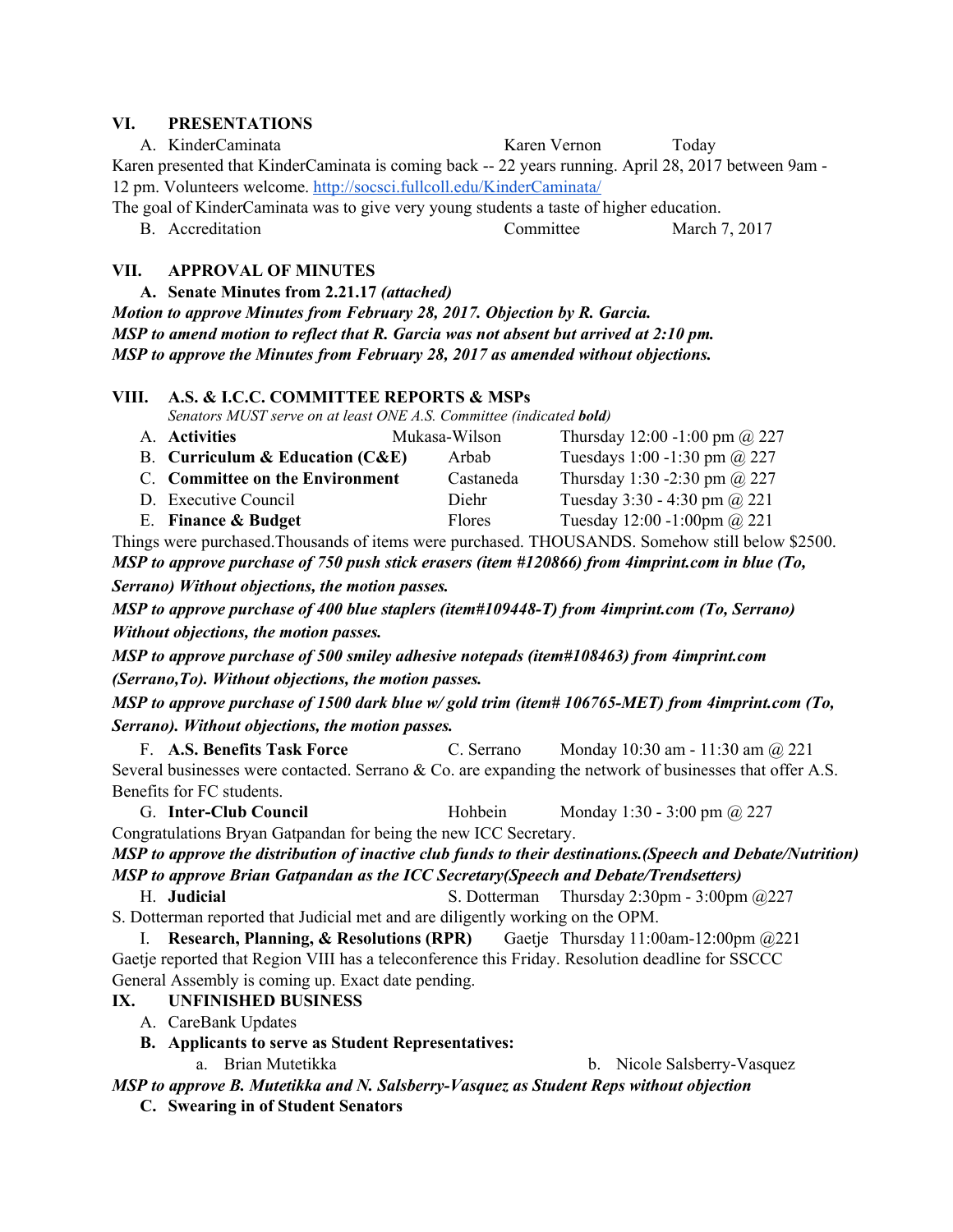a. Melissa Marie Castaneda b. Caitlin Larson

### *MSP to appoint M. Castaneda and C. Larson as Student Senators.*

New Student Senators were appointed 2:15pm. Congratulations!

- D. **Resignations** (formal letter must be received by A.S. Office or **AS**@fullcoll.edu)
	- a. Caleb Shen

## *MSP to accept the resignation of Caleb Shen without objection (To)*

E. Dismissals (referred from Judicial)

- F. FC Mission Statement Update
- **G. A.S. Logo Redesign**

## *Referred Top 3 submissions to Execs without objections*

- H. Interfaith Prayer Room
- I. Mission Statement Workgroup Representative

This workgroup does not count as a CDS Committee. But you earn Senate Hours for serving. They need another student REP to serve. Contact Niko Diehr for more information.

## **X. NEW BUSINESS**

A. SODEXO Contract Expiring

The campus wants to renew the SODEXO Contract but students want more options for those with dietary restrictions, etc. Flores noted that A.S. as a body can recommend a different vendor. Finance is working on those details. VPAS is meeting with SODEXO to discuss the renewal terms. M. To suggested looking to other community colleges and how they found vendors for their dining services.

**B. Sending FC Students for UN Proposal for MIT Solve's Carbon Contributions Challenge** FC students are finalists and are seeking A.S. sponsorship to send six team members. They are presenting their invention to the United Nations. There are strict avenues to fund field trips. This will be discussed further in the Execs Council to determine a proper procedure to follow.

#### **C. Senator of the Month Nominations - February 2017**

Torres nominated C. Serrano Escobedo nominated B. Gatpandan Solis self-nominates.

R. Garcia nominates C. Serrano as well.

K. Villarreal also nominates C. Serrano?

**XI. CAMPUS, DISTRICT, & STATE (CDS) COMMITTEE APPOINTMENTS** ( see attachments) *Senators MUST serve on at least ONE CDS committee. Failure to do so will result in dismissal. Use the BALLOT provided to submit your name for appointment. Contested positions will be voted on by the Student Senate.*

Torres requested to be removed from Institutional Integrity Committee. *MSP to remove G. Torres from Institutional Integrity Committee (Garcia) MSP to remove K. Villarreal from Student Success Committee (Serrano/ Vera) MSP to accept G. Torres as Rep. and K. Villarreal as Alt for State Student Senate (Gateje/ Rodriguez)*

#### **XII. FUTURE AGENDA ITEMS:**

● Proposal (Presentation) for UN Proposal for MIT Solve's Carbon Contributions Challenge

## **XIII. COMMENTS FROM THE ADVISOR & DIRECTOR:**

Come to Kick-Off Event tomorrow